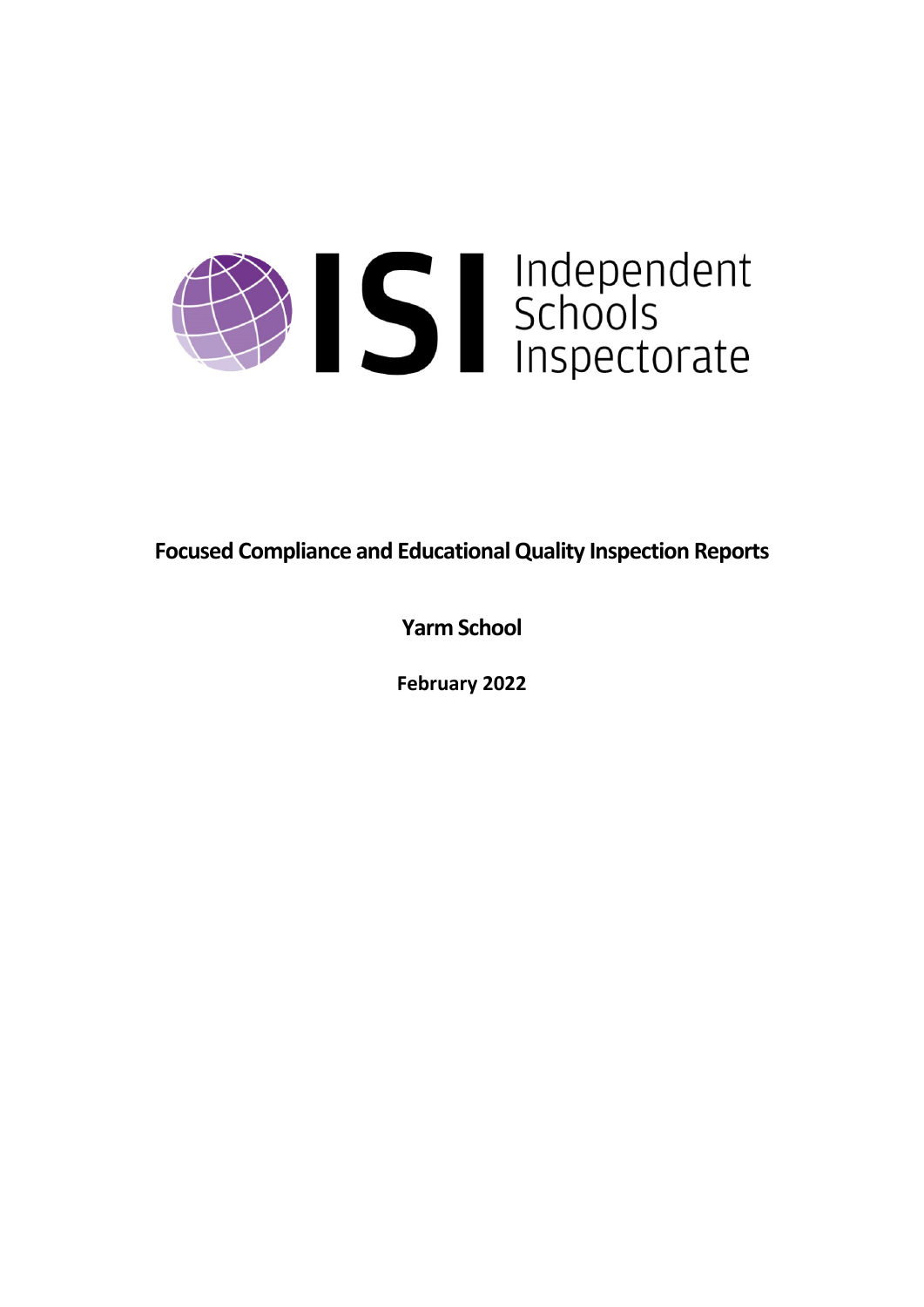# **Contents**

|    | <b>School's Details</b>                                              | 3                       |
|----|----------------------------------------------------------------------|-------------------------|
| 1. | <b>Background Information</b>                                        | 4                       |
|    | <b>About the school</b>                                              | 4                       |
|    | What the school seeks to do                                          | 4                       |
|    | About the pupils                                                     | 4                       |
| 2. | <b>Regulatory Compliance Inspection</b>                              | 5                       |
|    | Preface                                                              | 5                       |
|    | <b>Key findings</b>                                                  | 6                       |
|    | PART 1 - Quality of education provided                               | 6                       |
|    | PART 2 - Spiritual, moral, social and cultural development of pupils | 6                       |
|    | PART 3 - Welfare, health and safety of pupils                        | 6                       |
|    | PART 4 – Suitability of staff, supply staff, and proprietors         | 6                       |
|    | PART 5 - Premises of and accommodation at schools                    | 7                       |
|    | <b>PART 6 - Provision of information</b>                             | 7                       |
|    | PART 7 - Manner in which complaints are handled                      | 7                       |
|    | PART 8 - Quality of leadership in and management of schools          | $\overline{\mathbf{z}}$ |
| 3. | <b>Educational Quality Inspection</b>                                | 8                       |
|    | Preface                                                              | 8                       |
|    | <b>Key findings</b>                                                  | 8                       |
|    | <b>Recommendation</b>                                                | 9                       |
|    | The quality of the pupils' academic and other achievements           | 9                       |
|    | The quality of the pupils' personal development                      | 11                      |
| 4. | <b>Inspection Evidence</b>                                           | 13                      |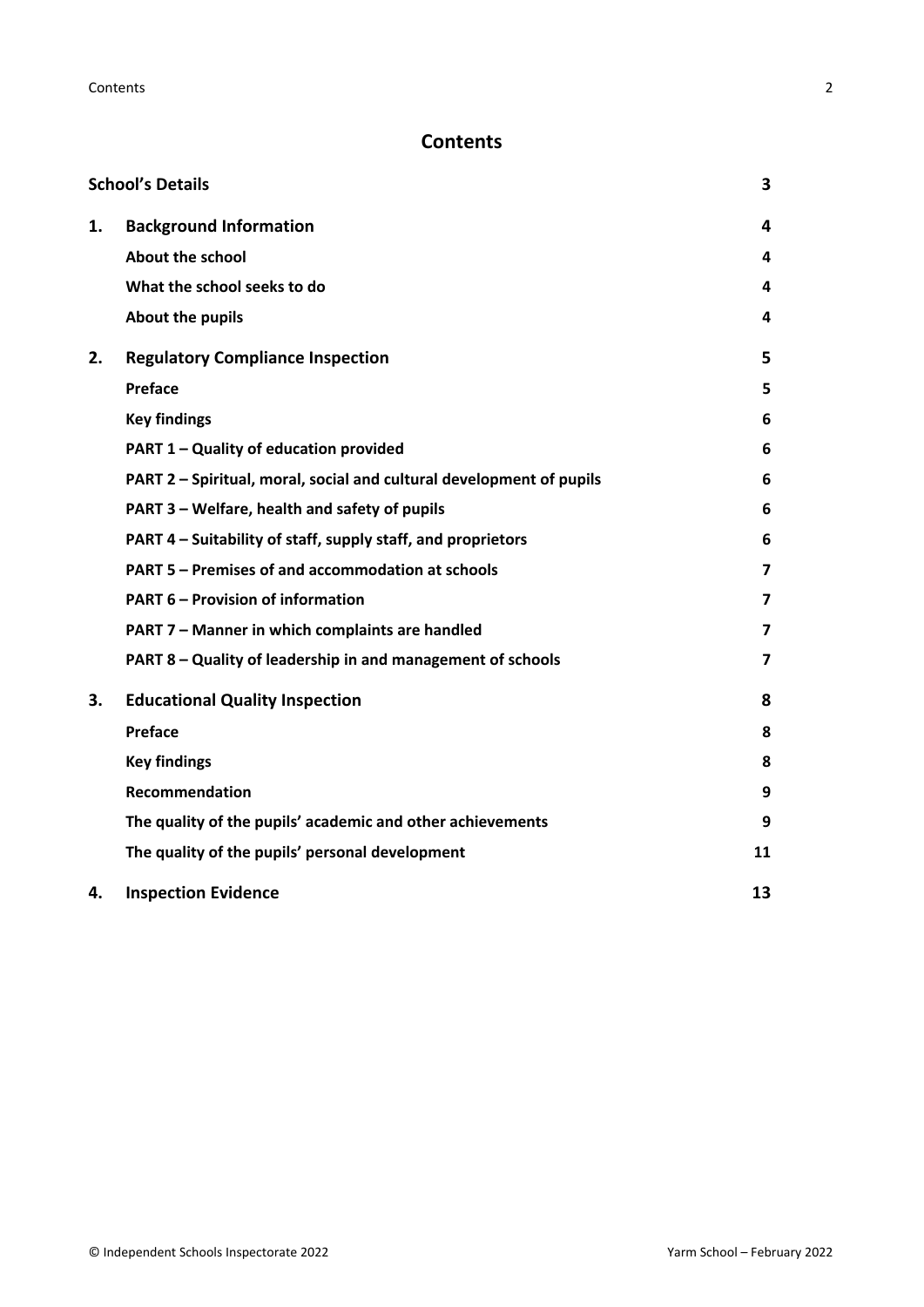| <b>School</b>                    | Yarm School                                                               |     |                   |     |
|----------------------------------|---------------------------------------------------------------------------|-----|-------------------|-----|
| <b>DfE</b> number                | 808/6002                                                                  |     |                   |     |
| <b>Registered charity number</b> | 1093434                                                                   |     |                   |     |
| <b>Address</b>                   | Yarm School<br>The Friarage<br>Yarm<br>North Yorkshire<br><b>TS15 9EJ</b> |     |                   |     |
| <b>Telephone number</b>          | 01642 786023                                                              |     |                   |     |
| <b>Email address</b>             | admin@yarmschool.org                                                      |     |                   |     |
| <b>Headmaster</b>                | Dr Huw Williams                                                           |     |                   |     |
| <b>Chair of governors</b>        | Mr Mark Thompson                                                          |     |                   |     |
| Age range                        | 11 to 18                                                                  |     |                   |     |
| Number of pupils on roll         | 777                                                                       |     |                   |     |
|                                  | <b>Seniors</b>                                                            | 563 | <b>Sixth Form</b> | 214 |
| <b>Inspection dates</b>          | 9 to 11 February 2022                                                     |     |                   |     |

# <span id="page-2-0"></span>**School's Details**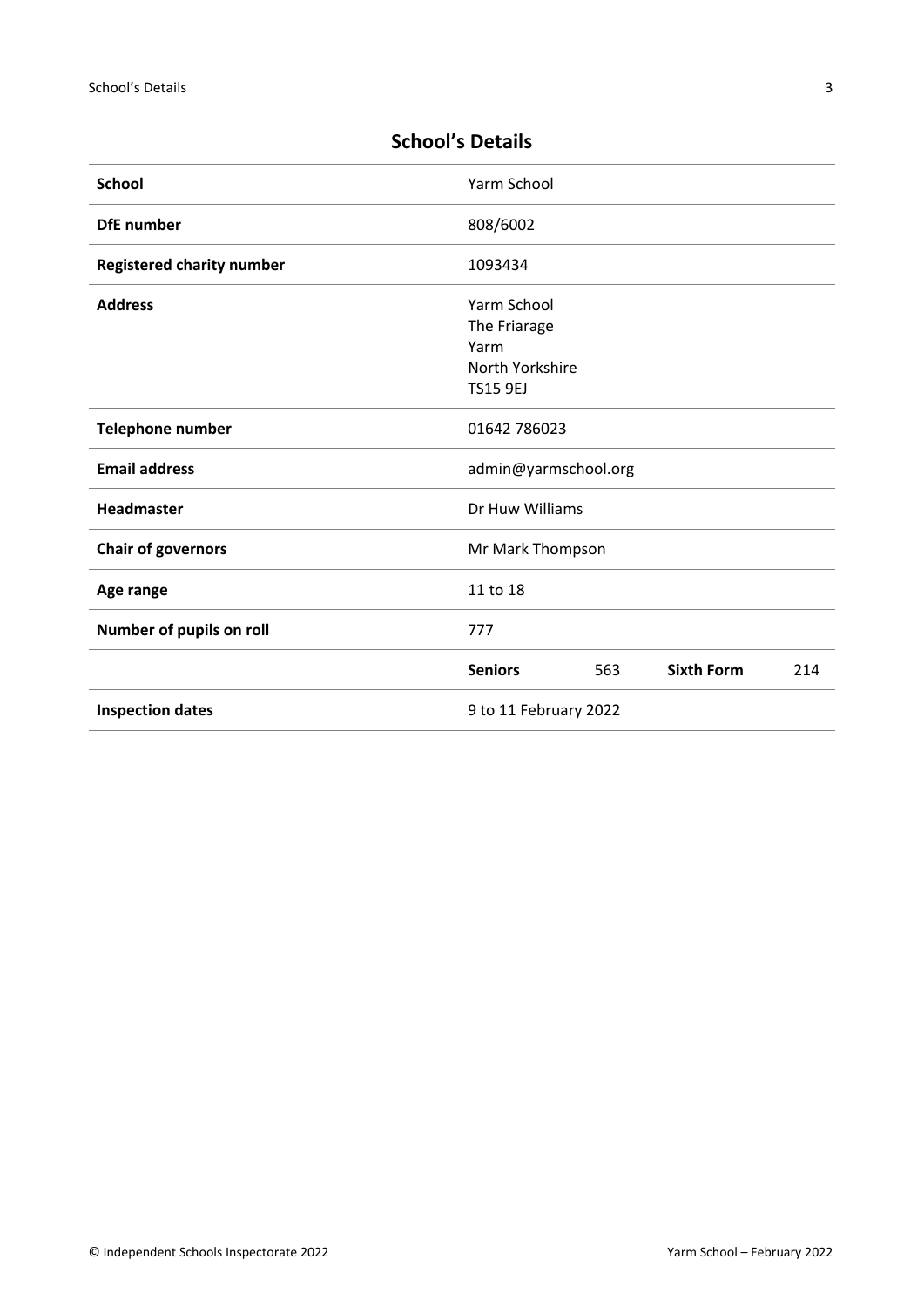# <span id="page-3-0"></span>**1. Background Information**

#### <span id="page-3-1"></span>**About the school**

- 1.1 Yarm School is a selective independent day school for pupils aged between 11 and 18 years. It was founded in 1978 and moved to its present site in Yarm in 1980. The school became co-educational in 2001. It is now one of the two constituent schools of the Yarm Foundation, alongside the preparatory school, which was inspected at the same time. Both schools are overseen by a single governing body.
- 1.2 Since the previous inspection the school has extended the performing arts centre, added new and refurbished classrooms, an open-air amphitheatre, and a large car park. The sixth form centre has been extended and refurbished. A new headmaster and chair of governors have been appointed.
- 1.3 During the period March to August 2020, the whole school remained open only for children of key workers.
- 1.4 During this period of closure, the school provided remote learning materials for all pupils.
- 1.5 In the interests of infection control during the COVID-19 (coronavirus) pandemic, inspection evidence was gathered partly remotely and partly on site to reduce contact within the school setting.
- 1.6 In line with the direction given by the Department for Education (DfE) at the time, no evaluation has been made of the nature or effectiveness of any provision made during the period March to August 2020, including its impact on pupils' learning, achievement or personal development. Any concerns relating to pupils' welfare during this period which directly relate to measures implemented by the school have been considered.
- 1.7 During the lockdown period of January to March 2021, all pupils other than the children of key workers or vulnerable pupils received remote learning provision at home.
- 1.8 In 2020 and 2021, public examinations were not held. For pupils who would have been expected to take these examinations, centre-assessed and teacher assessed grades were awarded.

#### <span id="page-3-2"></span>**What the school seeks to do**

1.9 The school seeks to provide an excellent education to enable pupils to fulfil their potential as individuals and to develop skills to become confident adults who will contribute positively to society. It aims to build and sustain a friendly, tolerant and supportive community in which all its members are equally valued. The school strives to provide a first-class all-round educational experience which develops broader life skills by which pupils can realise their potential, supporting decisions about next steps and future careers.

## <span id="page-3-3"></span>**About the pupils**

1.10 Nationally standardised test data provided by the school indicate that the ability of the pupils in the senior school is above average, with those in the sixth form above average, compared to those taking the same tests nationally. The school has identified 131 pupils as having special educational needs and/or disabilities (SEND), such as dyslexia, dyscalculia or dyspraxia, of whom 47 receive specialist support. No pupils have an education, health and care (EHC) plan. There are 14 pupils for whom English is an additional language, whose needs are supported by their classroom teachers. The school has identified 212 pupils as the more able in the school's population, modifying the curriculum for them and for 213 other pupils due to their special talents in sport, music and drama.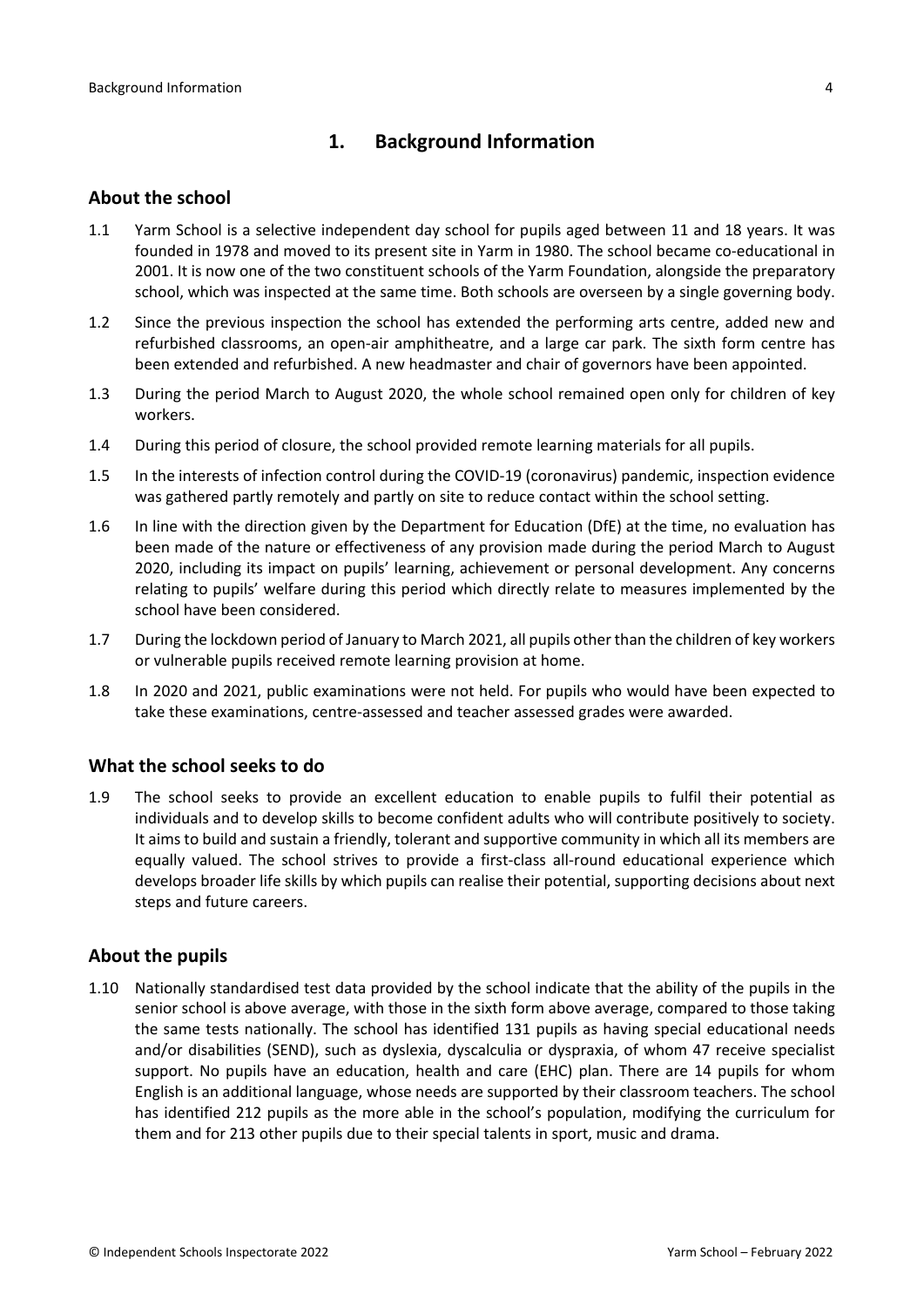# <span id="page-4-0"></span>**2. Regulatory Compliance Inspection**

# <span id="page-4-1"></span>**Preface**

The Independent Schools Inspectorate (ISI) is approved by the Secretary of State to inspect schools which are, or whose heads are, in membership of the associations which form the Independent Schools Council (ISC) and report on the extent to which they meet the Independent School Standards ('the standards') in the Schedule to the Education (Independent School Standards) Regulations 2014. Additionally, inspectionsreport on the school's accessibility plan under Schedule 10 of the Equality Act 2010 and the ban on corporal punishment under section 548 of the Education Act 1996. Inspections also comment on the progress made to meet any compliance action points set out in the school's most recent statutory inspection.

ISI inspections are also carried out under the arrangements of the ISC Associations for the maintenance and improvement of the quality of their membership.

**This is a FOCUSED COMPLIANCE INSPECTION which was combined with an inspection of EDUCATIONAL QUALITY. The FOCUSED COMPLIANCE inspection reports only on the school's compliance with the standards.** The standards represent minimum requirements and judgements are given either as **met** or as **not met**. All schools are required to meet all the standards applicable to them. Where the minimum requirements are not met, this is clearly indicated in the relevant section of the report and the school is required to take the actions specified. In this focused compliance inspection, key standards have been inspected in detail. These are the standards on safeguarding; measures to guard against bullying; arrangements for pupils' health and safety; arrangements to check the suitability of staff; the provision of information; the handling of parents' complaints; and other related aspects of leadership and management. The remaining standards and requirements are deemed to continue to be met unless evidence to the contrary has been found.

Inspections do not include matters that are outside of the regulatory framework described above, such as: an exhaustive health and safety audit; compliance with data protection requirements; an in-depth examination of the structural condition of the school, its services or other physical features; contractual arrangements with parents; an investigation of the financial viability of the school or its accounting procedures.

Inspectors may be aware of individual safeguarding concerns, allegations and complaints as part of the inspection process. Such matters will not usually be referred to specifically in published reports in this document but will have been considered by the team in reaching its judgements.

Links to the standards and requirements can be found here: The Education [\(Independent](http://www.legislation.gov.uk/uksi/2014/3283/contents/made) School Standards) [Regulations](http://www.legislation.gov.uk/uksi/2014/3283/contents/made) 2014.

**COVID-19: Inspection judgements do not cover the period March to August 2020 inclusive.**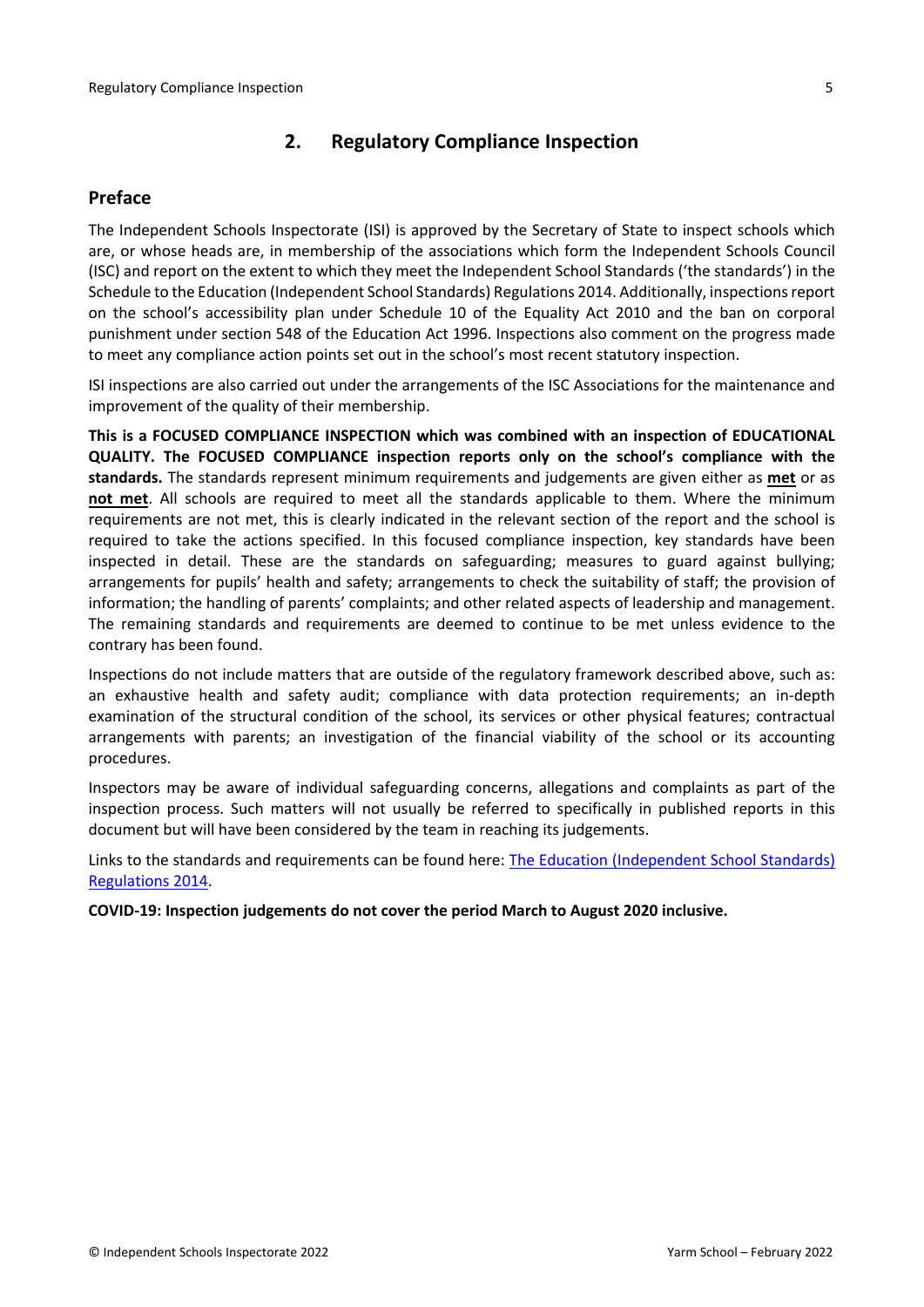# <span id="page-5-0"></span>**Key findings**

**2.1 The school meets the standards in the schedule to the Education (Independent School Standards) Regulations 2014 and associated requirements and no further action is required as a result of this inspection.**

# <span id="page-5-1"></span>**PART 1 – Quality of education provided**

- 2.2 At GCSE in the years 2018 to 2021, performance has confirmed that teaching enables pupils to make good progress in the context of Part 1 paragraph 3(a).
- 2.3 In the sixth form, A-level results in the years 2018 to 2021 have confirmed that teaching enables pupils to make good progress in the context of Part 1 paragraph 3(a).
- 2.4 The curriculum is documented, supported by appropriate plans and schemes of work for the pupils and covers the required breadth of material. The teaching enables pupils to make good progress, encompasses effective behaviour management and is supported by suitable resources. A suitable framework for the assessment of pupils' performance is in place.
- 2.5 Pupils receive relationships and sex education, except in so far as they are lawfully excused. The school has consulted parents and published a written statement of its policy which has regard to the relevant statutory guidance.
- **2.6 The standards relating to the quality of education [paragraphs 1–4] are met.**

# <span id="page-5-2"></span>**PART 2 – Spiritual, moral, social and cultural development of pupils**

- 2.7 Principles and values are actively promoted which facilitate the personal development of pupils as responsible, tolerant, law-abiding citizens.
- **2.8 The standard relating to spiritual, moral, social and cultural development [paragraph 5] is met.**

# <span id="page-5-3"></span>**PART 3 – Welfare, health and safety of pupils**

- 2.9 Arrangements are made to safeguard and promote the welfare of pupils by means that pay due regard to current statutory guidance; good behaviour is promoted; bullying is prevented so far as reasonably practicable; health and safety requirements are met, including those relating to fire safety; provision is made for first aid. Pupils are properly supervised; admission and attendance registers are maintained, as required, and there is a strategic approach to risk assessment. A disability access plan is in place.
- **2.10 The standardsrelating to welfare, health and safety [paragraphs 6–16], the requirement of Schedule 10 of the Equality Act 2010, and the ban on corporal punishment undersection 548 of the Education Act 1996 are met.**

## <span id="page-5-4"></span>**PART 4 – Suitability of staff, supply staff, and proprietors**

- 2.11 The school makes appropriate checks to ensure the suitability of staff, supply staff and proprietors, and a register is kept as required.
- **2.12 The standards relating to the suitability of those in contact with pupils at the school [paragraphs 17–21] are met.**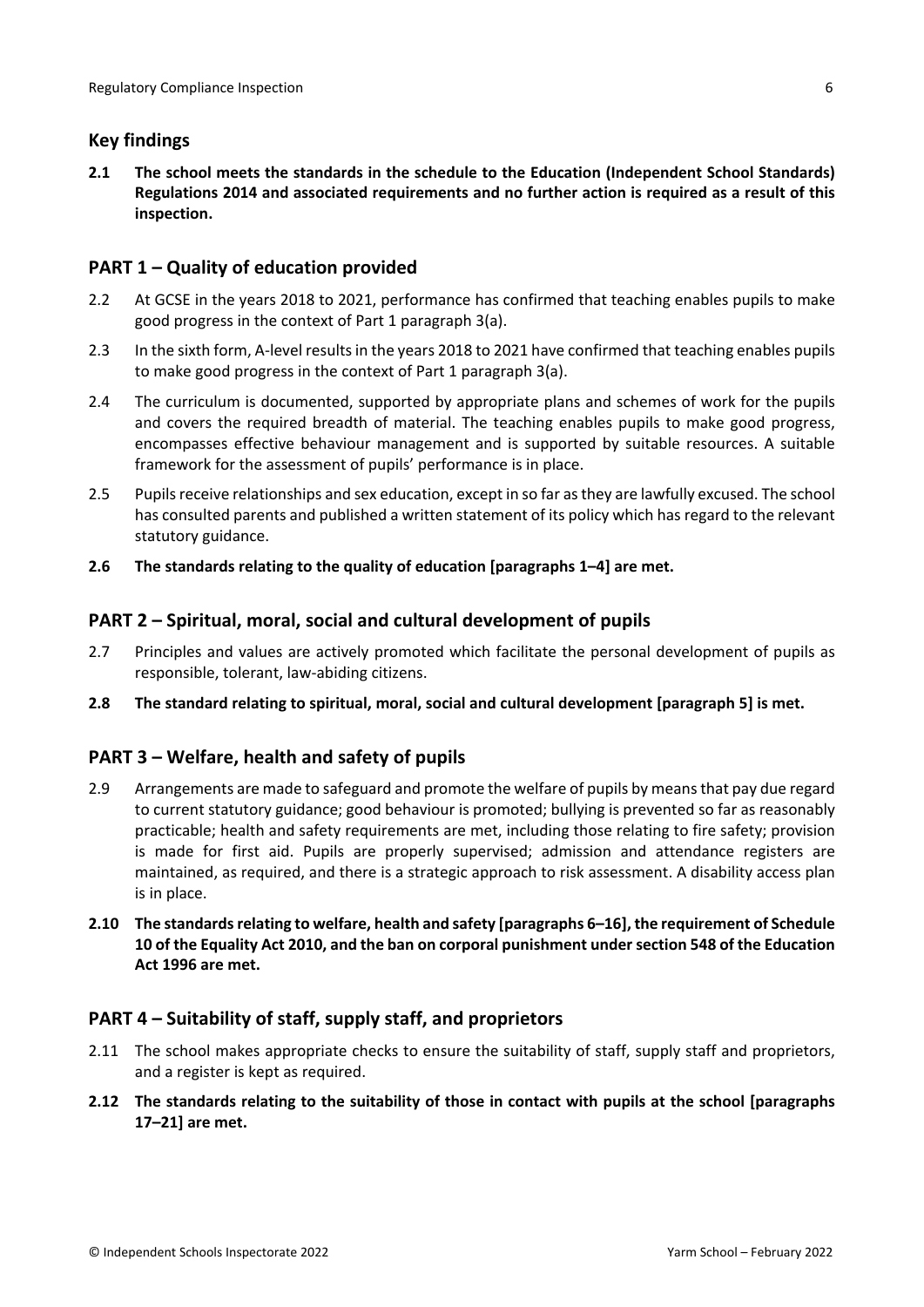# <span id="page-6-0"></span>**PART 5 – Premises of and accommodation at schools**

2.13 Suitable toilet and changing facilities, and showering facilities where required by the standard, and appropriate accommodation for pupils' medical and therapy needs are provided. The premises are maintained to a standard commensurate with health and safety; acoustics and lighting are appropriate; water provision is adequate. Suitable outdoor space is provided for physical education and outdoor play.

#### **2.14 The standards relating to the premises and accommodation [paragraphs 22–31] are met.**

## <span id="page-6-1"></span>**PART 6 – Provision of information**

- 2.15 A range of information is published, provided or made available to parents, inspectors and the Department for Education. This includes details about the proprietor, the ethos of the school and the curriculum, and of the school's arrangementsfor admission, behaviour and exclusions, bullying, health and safety, first aid, details of the complaints procedure, and the number of complaints registered under the formal procedure during the preceding school year, and the provision for any with education, health and care plans or English as an additional language. It also includes particulars of the school's academic performance during the preceding school year, inspection reports and (for parents only) a report at least annually of their own child's progress. The safeguarding policy is posted on the school's website.
- **2.16 The standard relating to the provision of information [paragraph 32] is met.**

#### <span id="page-6-2"></span>**PART 7 – Manner in which complaints are handled**

- 2.17 Parental complaints, if any, are handled effectively through a three-stage process, (informal, formal and a hearing before a panel of three, one of whom is independent of the school). Each stage has clear time scales, and at the third stage the panel can make findings and recommendations which are communicated to the complainant. Records are kept appropriately, including of any action taken, whether or not a complaint is successful.
- **2.18 The standard relating to the handling of complaints [paragraph 33] is met.**

## <span id="page-6-3"></span>**PART 8 – Quality of leadership in and management of schools**

- 2.19 The proprietor ensures that the leadership and management demonstrate good skills and knowledge, and fulfil their responsibilities effectively, so that the other standards are consistently met, and they actively promote the well-being of the pupils.
- **2.20 The standard relating to leadership and management of the school [paragraph 34] is met.**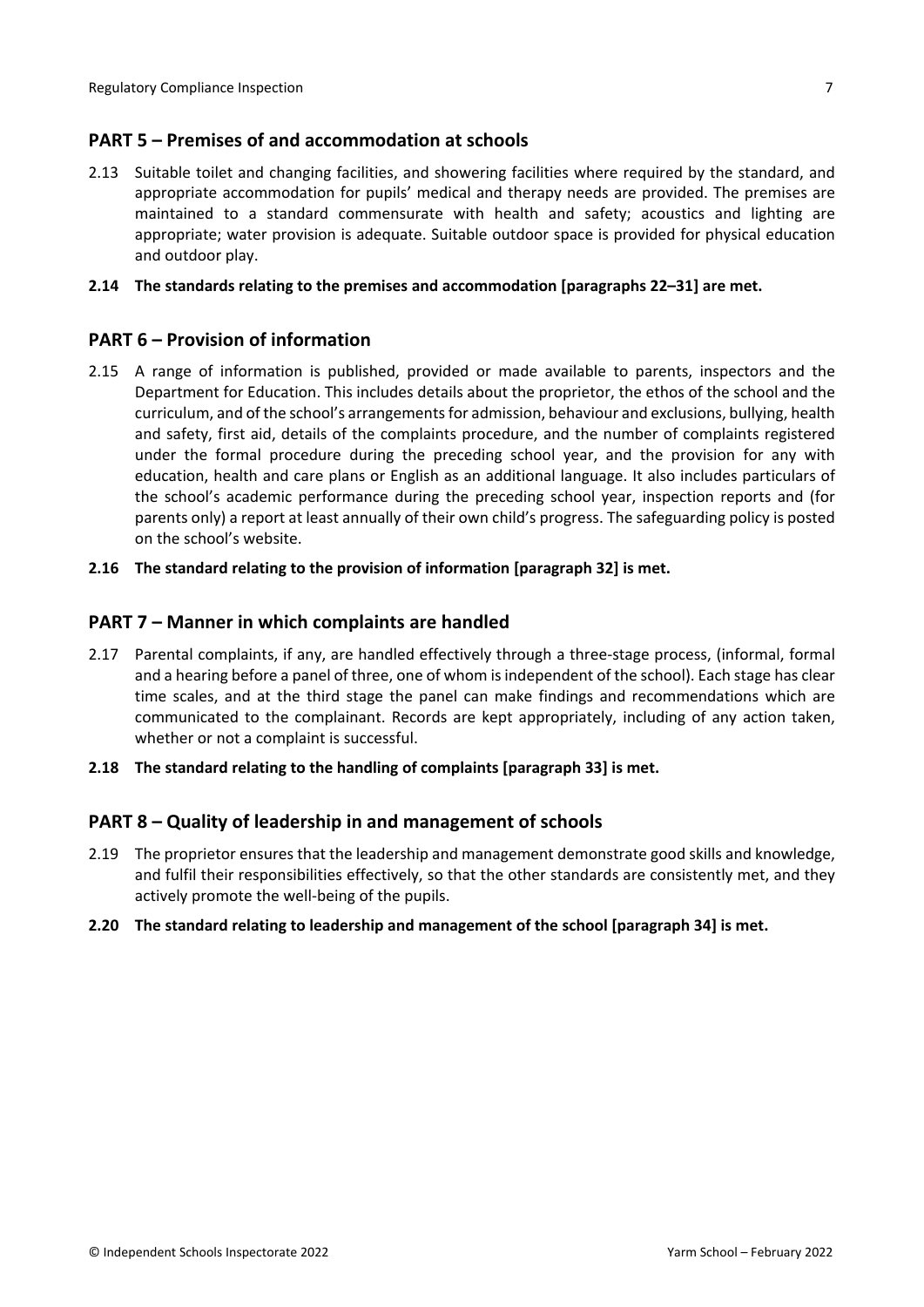# <span id="page-7-0"></span>**3. Educational Quality Inspection**

### <span id="page-7-1"></span>**Preface**

**The EDUCATIONAL QUALITY inspection reports on the quality of the school's work**. It focuses on the two key outcomes:

- The achievement of the pupils, including their academic development, and
- The personal development of the pupils.

#### **The headline judgements apply one of the ISI descriptors 'excellent', 'good', 'sound' or 'unsatisfactory'.**

Where necessary, National Curriculum nomenclature is used to refer to year groups in the school. Where the school's own names differ from those used nationally, the details are given in the table below:

| <b>First Year</b>       | Year 7  |
|-------------------------|---------|
| Second Year             | Year 8  |
| Third Year              | Year 9  |
| Fourth Year             | Year 10 |
| Fifth Year              | Year 11 |
| Lower Sixth Form        | Year 12 |
| <b>Upper Sixth Form</b> | Year 13 |

## <span id="page-7-2"></span>**Key findings**

- 3.1 The quality of the pupils' academic and other achievements is excellent.
	- Pupils are high achievers, who succeed academically and across a wide range of extra-curricular activities.
	- Pupils demonstrate highly developed study skills, confidently using these to challenge and extend their learning.
	- Pupils have an excellent base of knowledge, skills and understanding which they routinely apply across all subjects in the curriculum.
	- Pupils display exemplary attitudes towards their learning both in their individual studies and in the support and encouragement they offer their peers.
- 3.2 The quality of the pupils' personal development is excellent.
	- Pupils are self-confident and demonstrate high levels of self-discipline. They are resilient and work hard to achieve success.
	- Across all age ranges, pupils demonstrate a maturity beyond their years. They accept responsibility for their own behaviour and have a keen sense of justice for all.
	- Pupils of all abilities are confident decision makers, understanding the importance of their choices for their own success and well-being.
	- Pupils are kind, welcoming, respectful, and tolerant. They demonstrate a generous spirit of giving, both to their own community and to the wider society.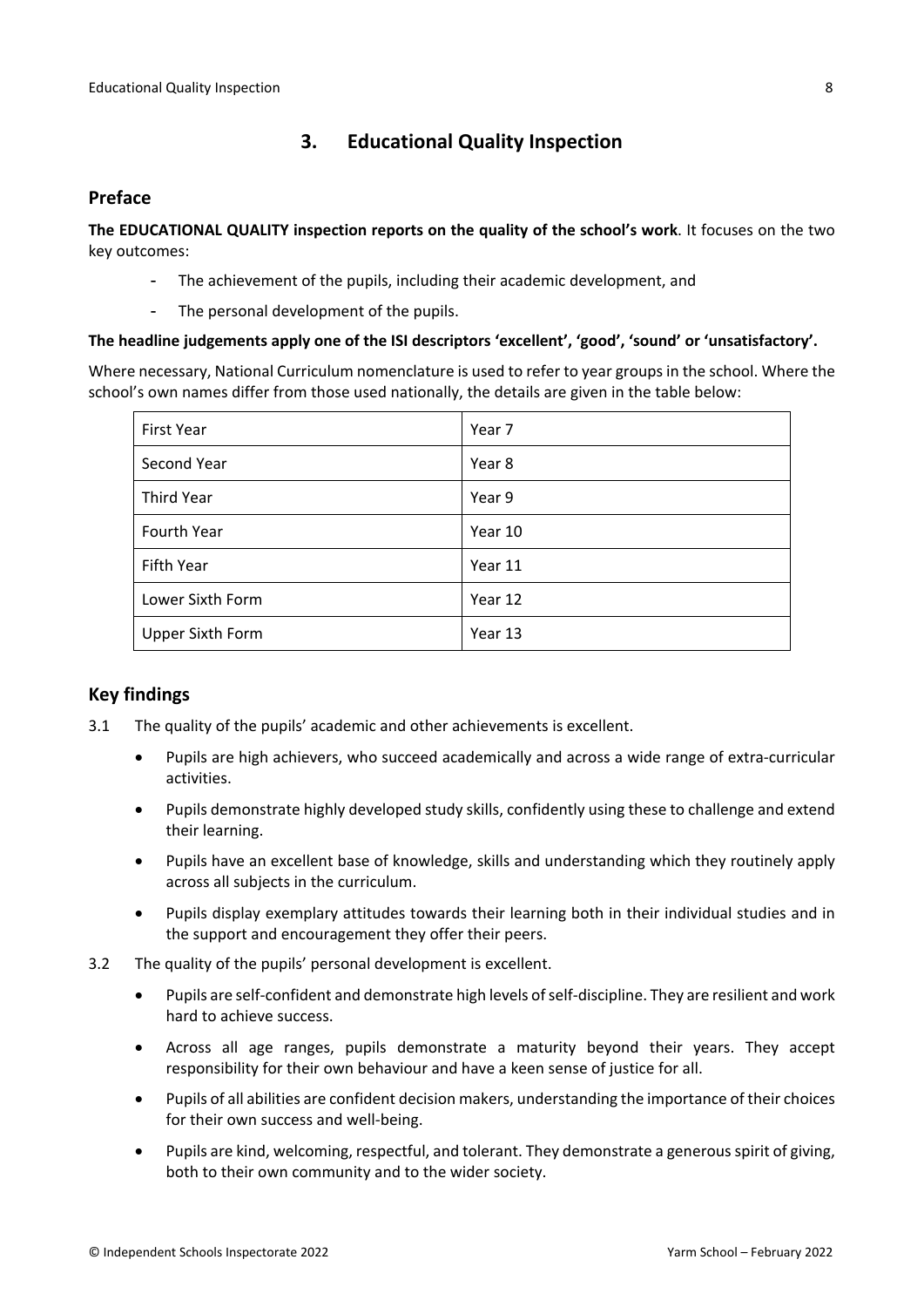#### <span id="page-8-0"></span>**Recommendation**

- 3.3 In the context of the excellent outcomes, the school might wish to consider the following improvement:
	- To further extend pupils' understanding of social need through increased opportunities to engage with and volunteer in the local community.

#### <span id="page-8-1"></span>**The quality of the pupils' academic and other achievements**

- 3.4 The quality of the pupils' academic and other achievements is excellent.
- 3.5 Pupils make rapid progress acrossthe fullrange ofsubjectsin the curriculum and demonstrate a strong level of achievement both in their academic studies and through their extracurricular commitments. Pupils' attainment successfully reflects the school's aims to provide a first-class, all-round educational experience which equips pupils with life skills for the future. At A level in the years 2018 to 2021, over half of grades achieved were consistently A\* to A with well above three-quarters at A\* to B. At GCSE in those same years, over half of grades achieved were at levels 9 to 8 with almost three-quarters at levels 7 to 9. In 2021, 64% of senior pupils undertaking the extended project qualification achieved A\* to A in their final marks. There is no significant difference in attainment between the different groups within the school with all pupils achieving the same high level of progress. Pupils are supported in their learning by effective pro-active actions taken by school leaders and governors as for example, the timely provision of electronic devices for every pupil, to enable teaching and learning to continue unimpeded through pandemic interruptions. Pupils are further supported by the high quality resources and by the excellent procedures for assessment and monitoring, which are provided by school managers and effectively implemented in the teaching. Almost all parents state in their responses to the questionnaire that teaching enables their children to make progress and prepares them effectively for life in modern society.
- 3.6 Pupils of all ages successfully participate in the school's extracurricular programme, developing resilience and confidence as they gain new skills. They achieve strongly as individuals and together with their peers in an extremely wide range of activities, societies and clubs. Pupils achieve notable successes at regional and national level in a range of sports and academic challenges which include mathematical, scientific, creative writing, medical and linguistic events. They are highly successful in their musical studies, with a significant number of pupils playing a range of instruments at a high level. Pupils achieve highly in their LAMDA examinations and put their talents to excellent use in the house drama competitions and in special events such as producing and performing a play entirely in French. Through the outdoor education programme, pupils gain experience and competence as they tackle challenges which, they say, 'take them out of their comfort zone'. Alongside many walking and adventure trips in the United Kingdom and Europe, pupils develop a wide range of skills in bushcraft, canoeing, climbing and winter survival skills, to name a few. Pupils thoroughly enjoy these opportunities with many going on to become course instructors in their final years at school. Their enthusiasm matches the level of success they achieve, and pupils say that they rate the outdoor education programme as 'simply the best'.
- 3.7 Pupils display excellent study skills. They are highly motivated to succeed, have high aspirations and thrive in what they describe as 'an intellectually curious environment'. They are analytical in approach and are willing to take intellectual risks as they use their knowledge to synthesise information and reach conclusions. In a history lesson younger pupils examined a variety of sources about life in Medieval England, efficiently analysing and interpreting the data to reach sensible conclusions. Older pupils in a biology lesson, successfully predicted the course a reaction will take in relation to changes in acidity. Senior pupils studying politics, critically assessed an essay plan examining the role of Parliament, identifying strengths and weaknesses to improve the quality of their own work. Pupils of all ages and abilities develop strong research skills encouraged by the range and depth of individual project work they are encouraged to complete. These excellent study skills are nurtured by a style of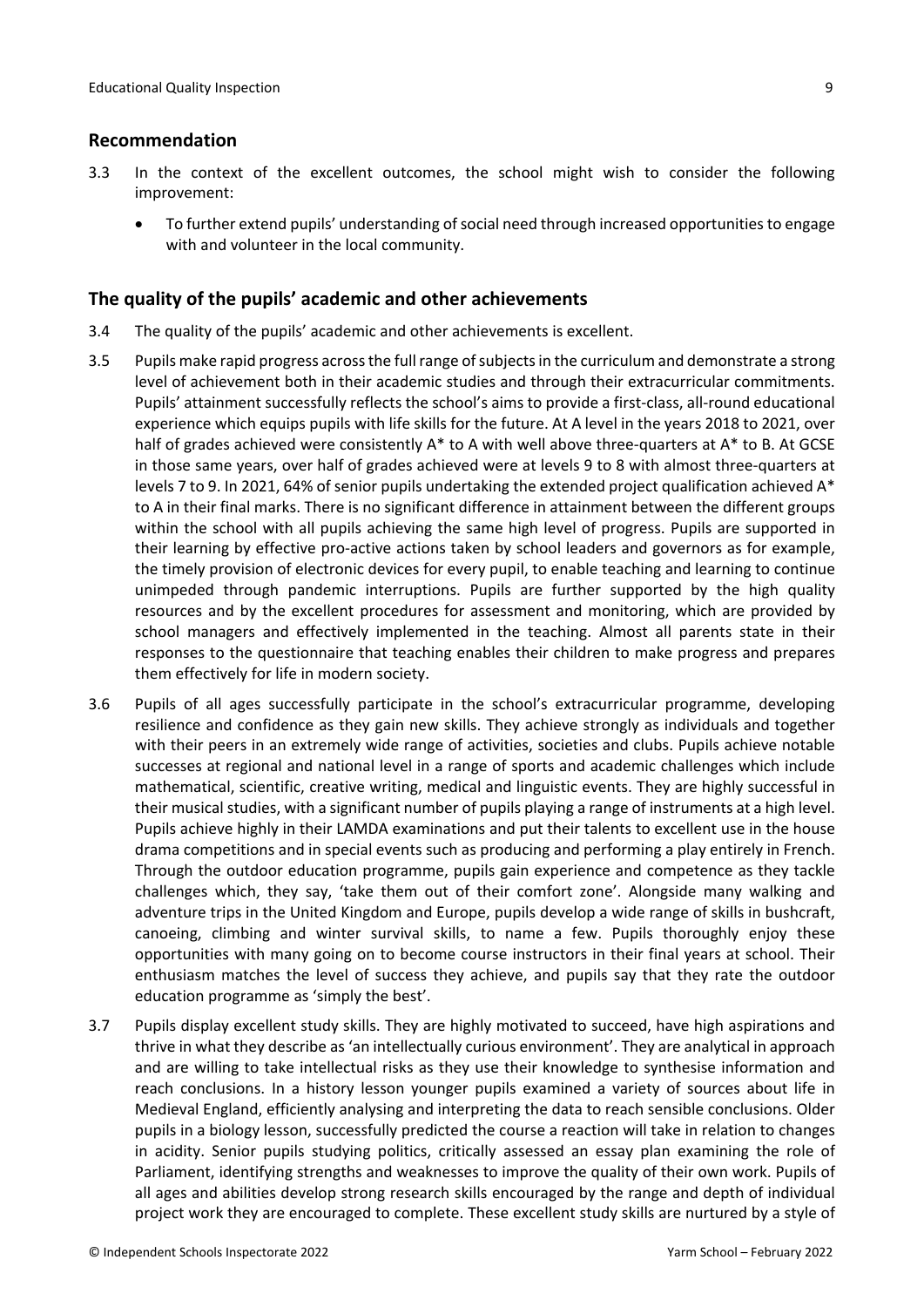teaching which encourages active pupil participation, a classroom ethos where mistakes are viewed as opportunities to learn and a strong focus on developing in pupils a genuine love of learning.

- 3.8 Pupils show an excellent level of knowledge of their subjects and demonstrate skilful understanding of the work they are doing, applying this very effectively across all areas of their learning. Sixth-form pupils effectively used the skills they had acquired to change their body language, tone and volume of speech to express a wide range of emotions in a drama lesson. Others, in a sixth form economics lesson, demonstrated an excellent knowledge of monetary policy as applied to the UK economy in a class discussion. They used examples to show how banks and governments use monetary policy tools to meet pre-determined targets. In a mathematics lesson in Year 9, pupils confidently calculated the area of trapezia and worked out dimensions, while younger pupils in Year 8 successfully calculated unknown angles, identifying acute, right, obtuse and reflex angles. In design and technology, Year 10 pupils demonstrated their understanding of the importance of sustainability, comfort and durability in the design of clothing. In their sports lessons, pupils rapidly improve their performance as was seen in a Year 7 hockey lesson where pupils developed robust stick skills, accurately passing the ball to each other. Throughout the school, pupils make excellent progress in developing their understanding and rapidly gain confidence in applying their knowledge. Pupils take pride in their work and feel a strong sense of responsibility for their own learning. They are supported by carefully structured teaching, well-planned lessons and excellent facilities. Pupils say that their teachers have a passion for the subjects they teach, and that this inspires and challenges them to reach their full potential.
- 3.9 Pupils display strong numeracy skills and competently apply these in other subjects. In a geography lesson, younger pupils calculated real-world distances from map measurements and scales with accuracy. In a biology lesson, Year 8 pupils demonstrated highly developed graph drawing skills. Senior pupils in a physics lesson, gathered data which they manipulated in a table to demonstrate an inverse relationship. Pupils are confident in their ability to utilise their numerical skills and routinely apply them to promote their learning. They are highly competent in their use of information and communication technology (ICT) and apply their skills very effectively across a range of subjects. Pupils confidently access online classrooms, utilise embedded videos and documents and share ideas with each other. They participate in live onscreen interaction and use technological resources for research, preparation of documents and oral presentations. Supported by leaders' initiative where every pupil has their own electronic device, pupils routinely use technology with competence to promote all aspects of their learning.
- 3.10 Pupils are highly accomplished communicators. They are articulate and write with poise and fluency. In a Year 10 Classics lesson, pupils discussed the character of Odysseus with flair and understanding, supporting their arguments with appropriate quotations. In a debate on determinism versus free will, senior pupils confidently used technical language to argue their position. Y11 pupils worked diligently with their partners in a German lesson, practising their oral skills and making excellent progress in their fluency and understanding. In a Year 9 social, physical and cultural education (SPaCE) lesson, pupils wrote their own dramatic sketches and then acted them out to illustrate a situation where you have to say no. Excellent pieces of written work were in evidence across the whole school, both fictional and factual. *The Dovecote*, a magazine initiated and produced by Year 8 pupils, contains a wealth of creative and factual writing of high quality. *REflections*, the Yarm school journal of religion, philosophy and ethics, showcases poetry, fictional writing and critical essays all demonstrating the high level of pupils' writing skills. Throughout the school pupils rapidly develop their communication skills supported by the encouragement and guidance they receive from their teachers.
- 3.11 Pupils demonstrate exemplary attitudes towards their learning. They approach their studies with energy, and they work independently and collaboratively with purpose and commitment. They understand the importance of taking charge of their own work and are diligent, resourceful learners. Pupils appreciate the teaching approach which seeksto instil a high level of responsibility and respond with a whole-hearted attitude towards their learning. They want to do well and are generous in the support and encouragement they offer their peers. Across Year 12, all pupils engaged with sensitive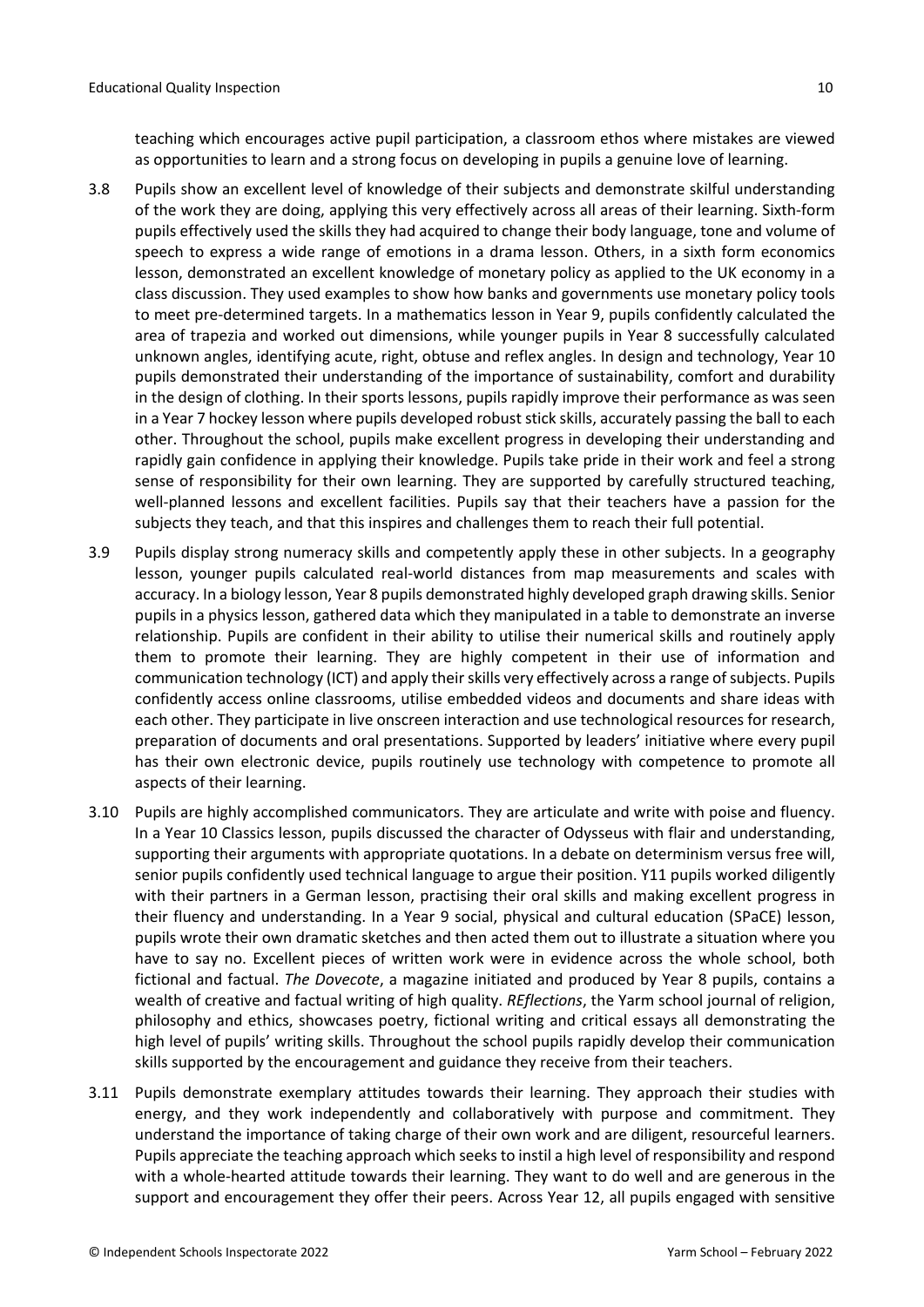topics in their SPaCE lessons with maturity and respect. Year 10 pupils listened to a musical extract with concentration, obviously intent on identifying all required elements to gain high marks. In their circus skills club, younger pupils enjoyed working together to master the skill of juggling. High-quality artwork throughout the school illustrates the hard work and commitment of pupils in their art studies. Pupils are proud of their work and take ownership of their learning with purpose, encouraged by the support and high expectations communicated from their teachers.

### <span id="page-10-0"></span>**The quality of the pupils' personal development**

- 3.12 The quality of the pupils' personal development is excellent.
- 3.13 Pupils display very high levels of self-confidence in their academic studies and in their lives beyond the classroom, fully in keeping with the school's aims. This quality is promoted by the school's strong emphasis on developing personal values such as curiosity, industry, reliability and respect. Pupils understand their own qualities and know how they can improve themselvesin all aspects of their lives. They are resilient and embrace a work ethic which demands self-discipline and commitment. They are self-confident and mature, with an understanding and acceptance of the worth of every individual in their community. Pupils of all abilities readily participate in school life with confidence, supported by the encouragement they receive from teachers and peers. They are mature when they reflect on their academic performance and set themselves challenging targets, persevering until they are successful. Pupils participate with enthusiasm in the extracurricular activities and outdoor education programme, gaining self-awareness as they accept new challenges with a view to succeed in all they do.
- 3.14 Pupils understand the importance of making decisions and taking responsibility for their lives. They demonstrate a mature understanding of how their decisions can affect their well-being and future. The rich extracurricular and outdoor education provision requires commitment, and pupils display high levels of organisation as they balance academic demands with their choices of involvement outside the classroom. Pupils understand and value how the school's environment seeks to support them in taking decisions. They gain confidence in their ability to make sensible choices through the SPaCE programme where they explore diverse issues such as managing money, consent, relationships, diversity and respect. Pupils display mature attitudes towards the subject choices they make, appreciative of the comprehensive careers guidance they routinely receive. They know how to lead healthy lives and understand how their decisions may affect their health and mental well-being. They understand the benefits of a well-balanced diet and plenty of exercise and take advantage of the healthy options of the lunch menu and the many sporting opportunities both in lessons and in clubs. Pupils of all ages understand the importance of being part of a well-run and harmonious community and they are aware that the decisions they make affect those around them. They learn to understand the impact of the decisions they make through the strong pastoral system and individual tutor arrangements which support them throughout the school.
- 3.15 Pupils have an outstanding sense of right and wrong. They understand the school's system of rewards and sanctions. Behaviour in the school is excellent with minimal intervention needed from pastoral leaders. Pupils know when they have got things wrong and take responsibility for their actions. They have an inherent understanding of what is right and are passionate in addressing perceived injustice. Pupils are trusted to take positions of responsibility and do so extremely well such as through the house system which vertically integrates pupils, with sixth form pupils taking responsibility for organising and running many house events. In *Philosophers' lunch club*, pupils decide the issues they will discuss, honing their sense of right and wrong as they explore concepts such as free will and the value of traditions. In a Year 13 history lesson, pupils dispassionately examined the motives leading to rebel action against the authorities in Tudor England. Pupils effectively challenge their own moral understanding in their writing. For example, they explore questions about the existence of God in the world of the holocaust and whether there is justification for retaining cultural artefacts from their former colonial territories. Throughout the school pupils behave kindly towards each other. This is in keeping with the ethos of the school which promotes a clear understanding of moral choices.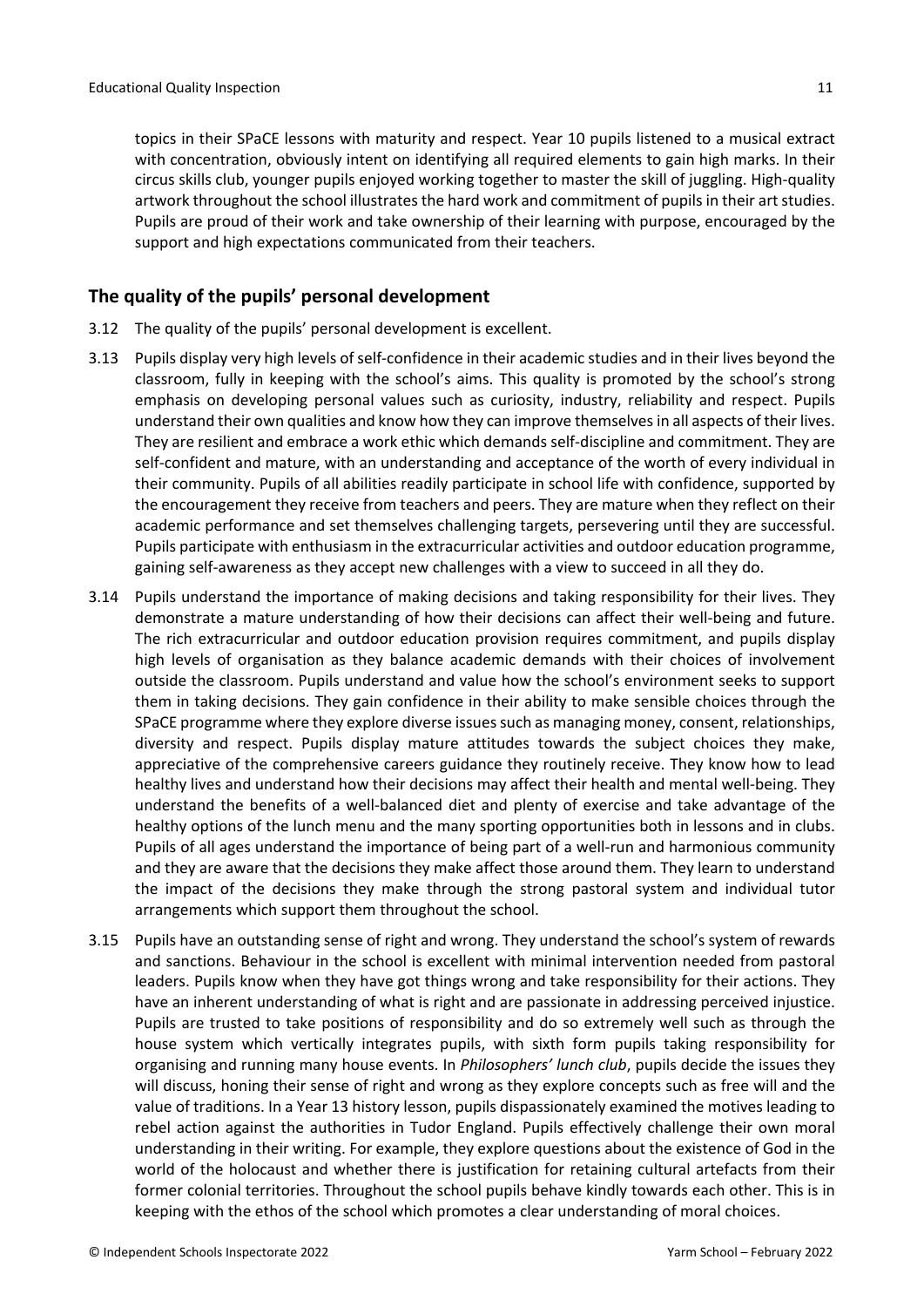- 3.16 Pupils demonstrate a strong appreciation of the non-material elements of life and how these strengthen their self-awareness. They gain an understanding of what is means to be human as they engage with speakers in the politics society and consider issues such as human rights, criminology, living as a refugee and the use of military force. In their religion and philosophy lessons, pupils develop their understanding of world religions and the meaning of spirituality in different contexts. Pupils experiment with new persona in their drama lessons, taking on character personalities different from their own and gaining new perspectives. Pupils understand the power of performance and its effect on others. Online performances involving staff and pupils during lockdown, engaged audiences through drama and music, and pupils say strengthened the feelings of a shared experience. In an art lesson, Year 10 pupils demonstrated individual appreciation of nature in their thoughtful presentations of sunrise and sunset, flowers and animals. Pupils confidently express themselves through music in ensembles, orchestras and choirs. Pupils feel well supported by the strong pastoral provision which strengthens their sense of well-being and gives them the time and opportunity to reflect on their lives.
- 3.17 Pupils show an excellent awareness of the importance of helping others. Pupils take their duties seriously and understand how their roles contribute to the smooth running of their school community. They are highly supportive of each other in their lessons and effectively work together with purpose. They enjoy opportunities of working in collaboration as part of the Combined Cadet Force corps and in The Duke of Edinburgh's Award scheme. As captains, prefects and peer mentors, older pupils gain and demonstrate valuable leadership skills as they organise and run events, lead their houses, and work closely with staff, for example, overseeing the lunch queue. They present an effective 'listening ear' for younger pupils and know what to do when concerns are brought to them. They eagerly volunteer to help in the preparatory school. Representatives on the school and student councils appreciate the trust of their peers, confidently presenting requests and concerns for wider scrutiny. They undertake their duties diligently. The school council recently supported a uniform change where trousers could be worn by any pupil. Pupils are highly committed to measures which protect the environment, many as eco representatives on the eco council. They say that they are proud of the Green Flag status of the school. Older pupils regularly volunteer to accompany adventure excursions, camping out and undertaking a range of activities in support of younger pupils participating in the outdoor education programme.
- 3.18 Pupils demonstrate a strong commitment to fund raising with each house choosing their own charities and organising events. They willingly serve on the community action group and undertake many acts of individual kindness. As part of the nationwide group of PHAB clubs, pupils plan and host fortnightly activities for local disabled children, giving carers time for a cup of tea while their children are happily entertained with games and creative activities. Throughout the lockdown period, pupils remained active, volunteering in local vaccination centres and supporting food banks. They say that they would now like to extend their voluntary activities in the wider community and extend their understanding of social deprivation.
- 3.19 Pupils are genuinely supportive of each other and are proud of the welcoming, inclusive nature of their school. Pupils form a tolerant community and keenly support the school's ethos where the worth of each individual is celebrated. Pupils appreciate the richness of diversity, are sensitive to others and understand how much they can learn from each other. Pupils examined racism and its impact through their activities and lessons in Black History month and celebrated individuality and diversity in Pride Week. As a school council initiative, pupils are forming a diversity society alongside staff, with the intention to welcome all to participate in open dialogue and explore a variety of current topics. Pupils feel very well looked after in their school. They understand the importance of keeping themselves safe in every sense and are confident in their understanding of online safety. Pupils are proud of their school, and this reflects the quality of provision and the achievement of those who care for them.